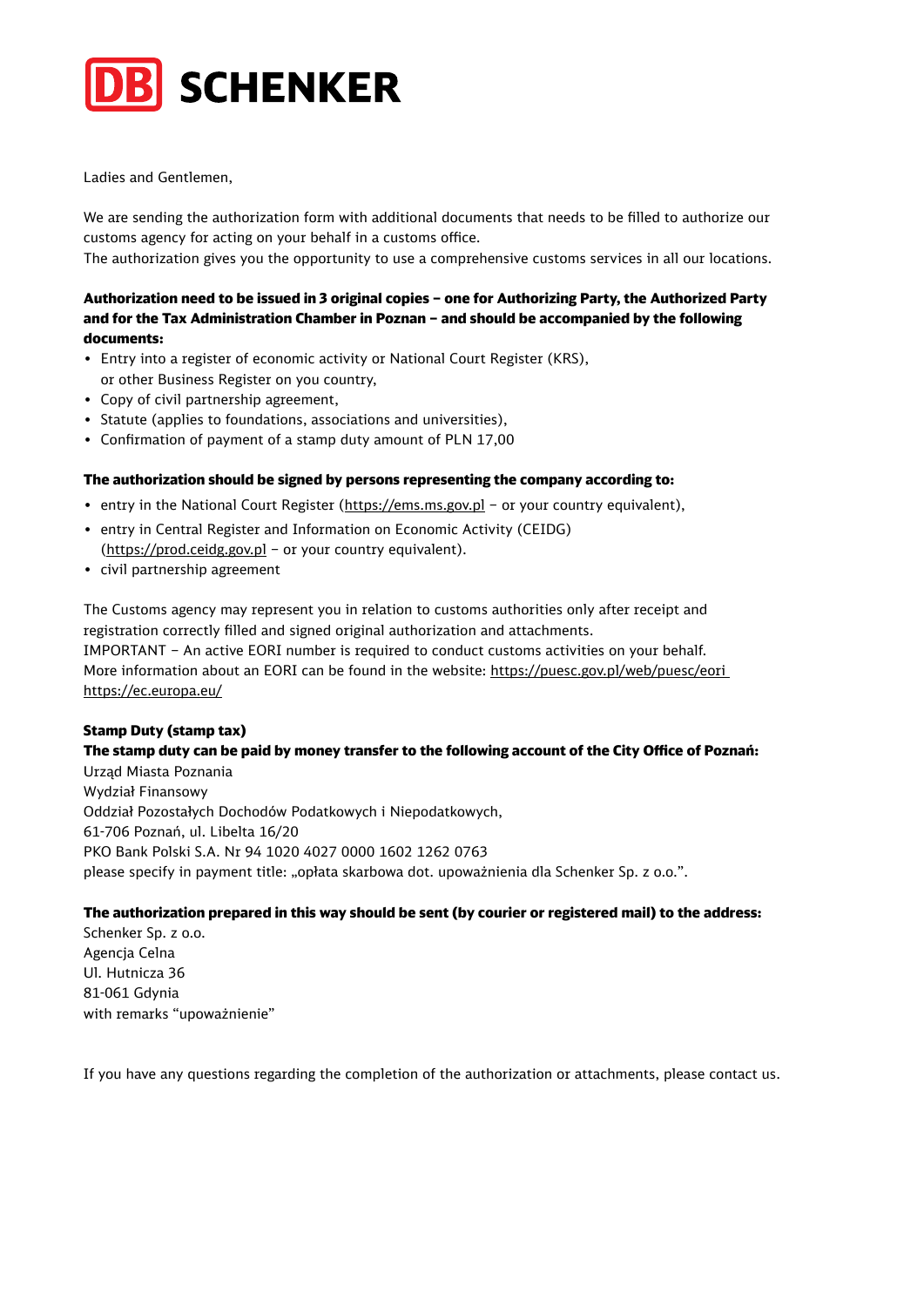

# AUTHORIZATION to act on the form of direct representation

herby authorize:

Schenker sp. z o.o. ul. Żwirki i Wigury 18, 02-092 Warszawa NIP: 5270103824 REGON: 010500539

#### to act for the benefit of:



(name and head office address of the authorizing entity)

as a customs representative for all activities and formalities required by the regulations customs law in the customs authorities, in particular to:

- 1. examination of goods and taking samples before executing customs declaration,
- 2. preparating of necessary documents and execution of customs declaration,
- 3. paying import customs duties or export customs duties, and other payments,
- 4. picking up the goods after their release,
- 5. submitting security of amounts resulting from a customs,
- 6. submitting appeal and other motions subject for consideration by customs authorities,
- 7. submitting and signing documents for the issuance of certificate EUR.1, certificate of origin, transit documents and certification of the union status of goods, and their collection from customs authorities,
- 8. granting further authorization to the extent specified in this authorization.

The authorization covers the authorization to act by Schenker Sp. z o.o. through all authorized co-workers or employees employed in Schenker Sp. z o.o. regardless of staff rotation.

#### The above authorization is:

permanent

with the deadline of

single

(mark your choice)

(name and surname and, and signature of a empowering person according to the business register)

Confirmation of accepting the authorization:

Date and signature of customs agent

place date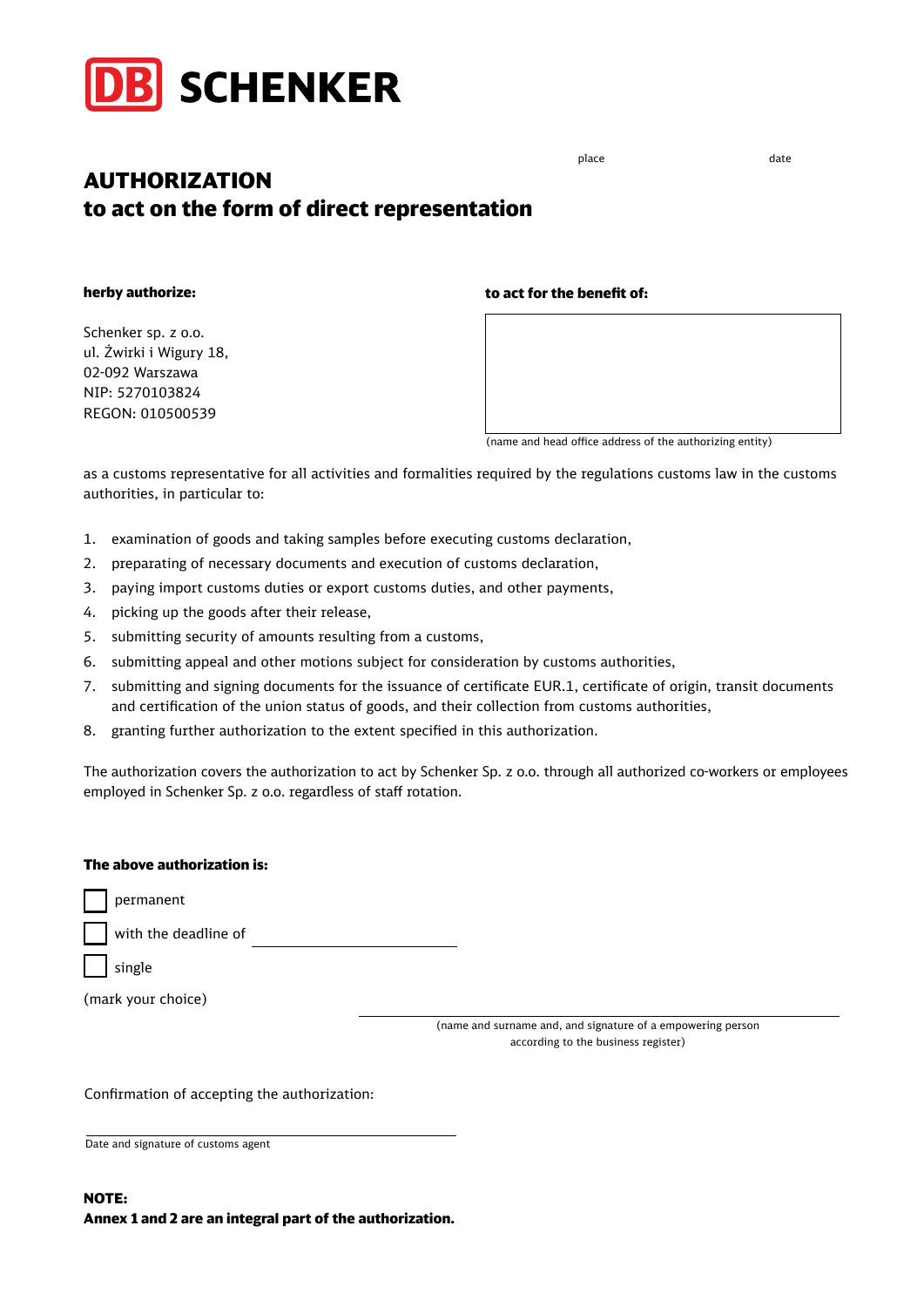

# ANNEX No. 1 to the authorization

The Principal undertakes to immediately notify the proper customs authorities and Schenker Sp. z o.o. about the withdrawal of this authorization. Otherwise, the customs agency will continue to effectively act on behalf and for the benefit of the Principal.

1. The principal of this authorization declares that he is responsible for:

a. correctness of a translation of the invoice into Polish,

- b.actual compliance of the goods with the documents submitted to the Customs Agency as to the quantity, weight, type and value,
- c. keeping the time limits established in the proceedings.
- 2. The principal authorizes all employees of Schenker Sp. z o.o. customs agency or other authorized person to collect customs documents from the Customs Office and sending back these documents by registered postal.
- 3. In the event of obtaining Binding Tariff Information (BTI), the Principal undertakes to immediately provide a copy of the document to the customs agency.
- 4. Schenker Sp. z o.o. provides customs services based on the Regulations for the Provision of Services by the Customs Agency of Schenker Sp.z o.o. available on the DB SCHENKER website [\(www.dbschenker.com\)](https://www.dbschenker.com).
- 5. Information on the processing of personal data is available on the DB Schenker website ([www.dbschenker.com](http://www.dbschenker.com)).

# Data of the entity executing import or export activities

| REGON No.                                                        | EORI No.   |
|------------------------------------------------------------------|------------|
| NIP No.                                                          | EU VAT No. |
| Person responsible for financial matters:                        |            |
| Name and surname, phone No., e-mail address                      |            |
| Persons responsible for interpretation of the invoice:           |            |
| Name and surname, phone No., e-mail address                      |            |
| Name and surname, phone No., e-mail address                      |            |
| Name and surname, phone No., e-mail address                      |            |
| <b>E-mail addresses for receiving electronic communications:</b> |            |